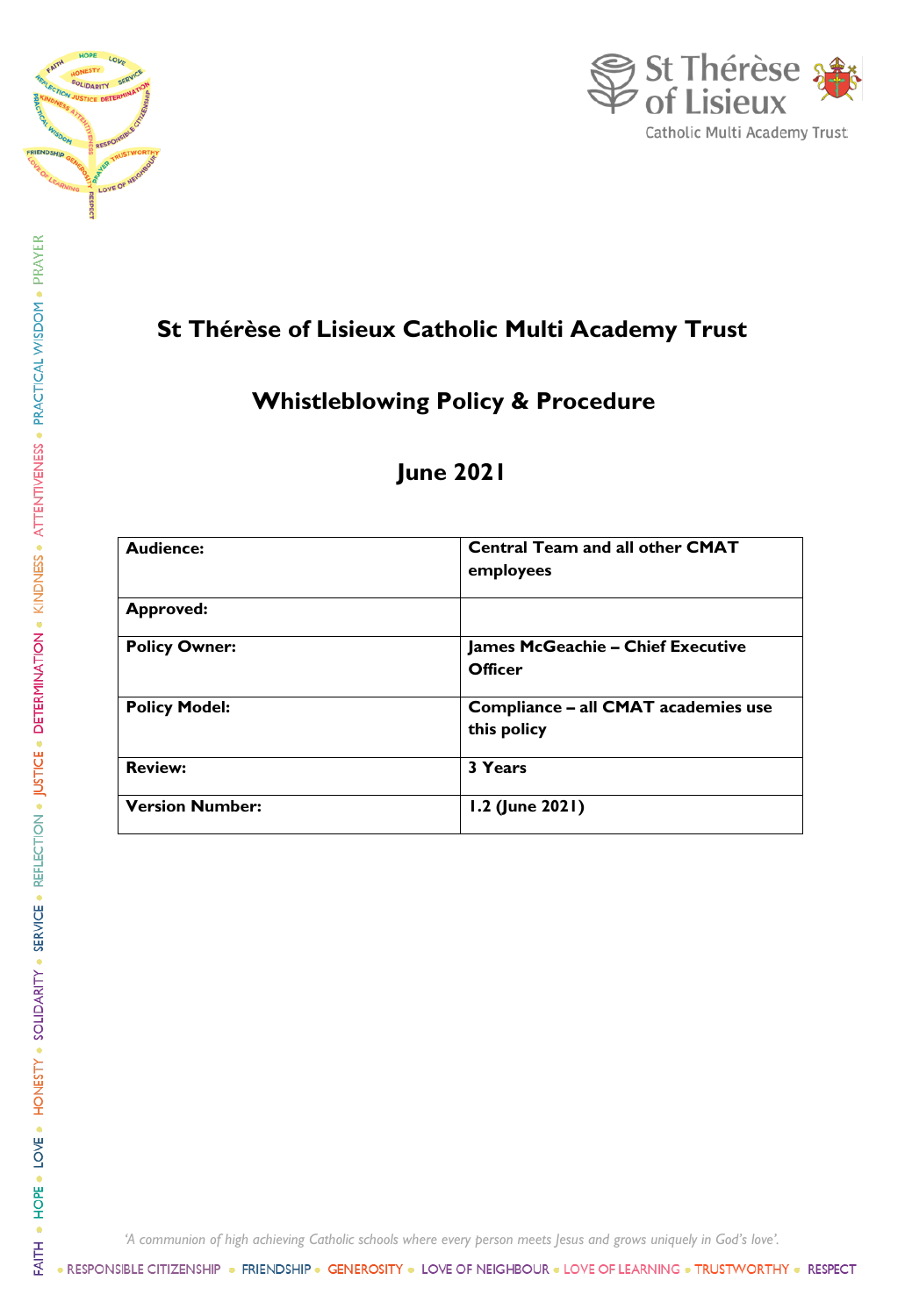# **Scope of this policy**

This policy applies to all staff in the Academy Trust and:

- contractors working for the Academy Trust or one of the academies on any of the academy premises, for example, agency staff, builders, drivers;
- suppliers and those providing services under a contract with the Academy Trust or one of the academies in their own premises;
- Directors, Governors, volunteers or others acting on behalf of the Academy Trust.

This policy covers information disclosed in the public interest which is likely to fall outside the established Trust policies for handling complaints, grievances or otherwise raising a concern at work.

## **Objectives of this policy**

This policy is intended to:

- enable and encourage the disclosure of information about malpractice internally;
- reassure those making a disclosure that concerns will be taken seriously without victimisation, discrimination or disadvantage; and
- provide information about how to raise concerns and explain how the Academy Trust will respond.

## **Ownership of this policy**

This policy is owned by the St Thérèse of Lisieux Catholic Multi Academy Trust Board.

## **Monitoring of this policy**

This policy will be monitored by the Audit & Risk Committee.

#### **Relevant legislation**

Public Interest Disclosure Act 1998 as amended 2018 (PIDA).

## **Related policies/documents**

Risk Management Policy Anti Fraud Policy Anti Bribery Policy Discipline Procedure Grievance Procedure Director, Governor, Staff Codes of Conduct Complaints Policy & Procedure Safeguarding and Child Protection Procedures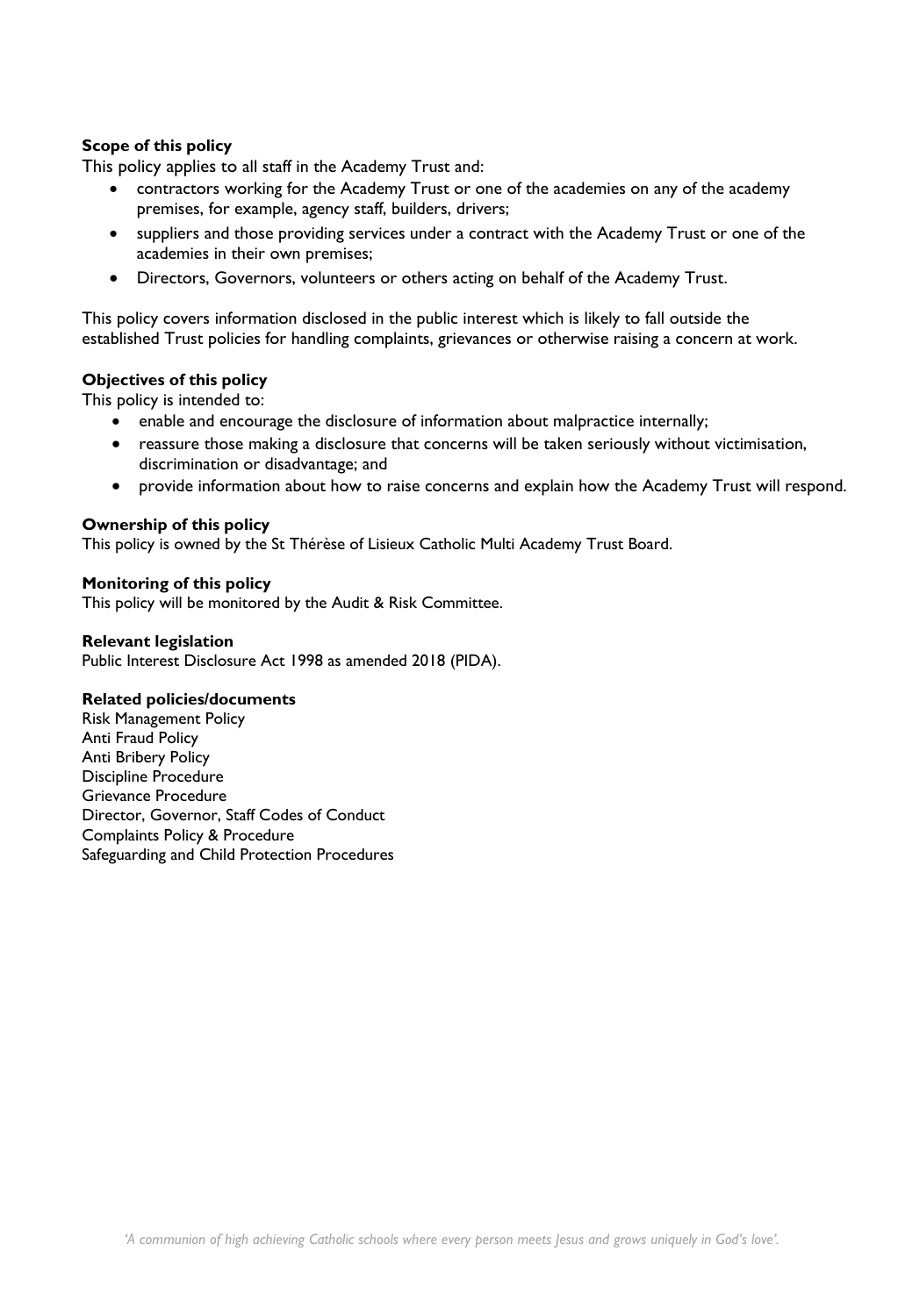# **Policy Details**

#### Introduction

Whistleblowing, also known as confidential reporting or protected disclosure is the disclosure or communication of information about possible wrongdoing or malpractice. Qualifying disclosures are disclosures of information where there is a reasonable belief (and it is in the public interest) that one or more of the following matters is either happening, has taken place, or is likely to happen in the future:

- A criminal offence
- The breach of a legal obligation including for example bribery, financial fraud or mismanagement, negligence, breach of our internal policies and procedures, conduct likely to damage our reputation (including the use of social media), unauthorised disclosure of confidential information, other unethical behaviour
- A miscarriage of justice
- A danger to the health and safety of any individual including Child Protection and Safeguarding concerns
- Damage to the environment
- Deliberate attempt to conceal any of the above

## **Procedure for making a disclosure**

The Trust is committed to the highest possible standards of honesty and integrity, and we expect all staff to maintain these standards. However, all organisations face the risk of things going wrong from time to time, or of unknowingly harbouring illegal or unethical conduct. A culture of openness and accountability is essential in order to prevent such situations occurring and to address them when they do occur.

In the normal course of business, the Trust has in place policies and procedures to regulate the conduct of staff, to handle grievances and complaints and to safeguard children. The Trust expects all staff to raise concerns through the relevant procedure first where this is appropriate.

Where there is a reasonable belief (and it is in the public interest) that wrongdoing is happening, has taken place or is likely to happen in the future and that the matter cannot be dealt with through a Trust procedure then the issue should be reported as soon as possible at the most relevant level within the organisation which will usually be the Line Manager in the first instance.

However, it is recognised that wrongdoing can take place at any level of an organisation and therefore reporting of the wrongdoing should be to a level above where you suspect the wrongdoing to have taken place. If you do not feel able to discuss the matter with your Line Manager then you should approach your Headteacher or Chair of Governors.

CMAT level concerns should be made to the CEO or Chair of the Trust Board.

If in doubt about who to approach or to discuss this procedure then please contact the Governance Manager at the Trust.

Care will be taken to protect the identity of Whistle-blowers at all times while appropriate investigations into allegations are conducted and actions on any recommendations are carried out.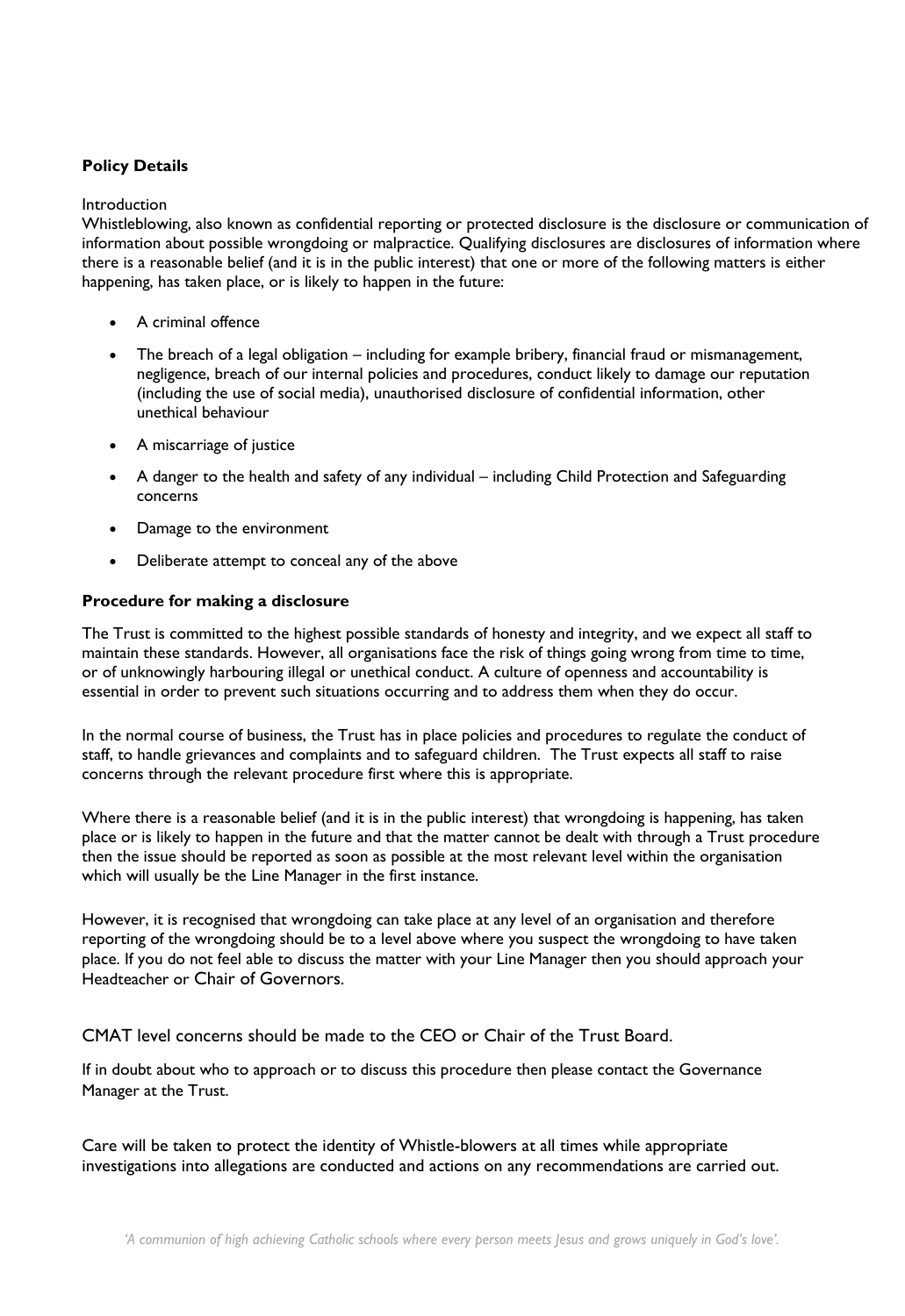# **Protection and Compensation**

If you make a disclosure then you are protected in certain circumstances under the Public Interest Disclosure Act (PIDA). In order to be protected the following criteria will apply:

- 1. that the disclosure was in the public interest
- 2. that the person making the disclosure followed the correct disclosure procedure
- 3. that the person making the disclosure was dismissed or suffered a detriment as a result of making the disclosure.

Separate arrangements covering Chartered Accountants acting in a professional or voluntary capacity, for example as a Trust Director or Governor are set out in the Institute of Chartered Accountants England and Wales Code of Ethics. Chartered Accountants should seek advice from their professional body.

## **Untrue Disclosures**

If you make a disclosure in good faith, but it is not confirmed by the investigation, no action will be taken against you. If however, your allegation is frivolous, malicious or for personal gain, you may be subject to disciplinary action.

#### **Confidentiality**

All disclosures will be treated in confidence and wherever possible, every effort will be made not to reveal your identity. However, you may need to come forward as a witness and you will be given every support from management at that time.

#### **Anonymous Disclosures**

You should put your name to your disclosure whenever possible. It is helpful to have your name in case further information is required. Disclosures made anonymously will still be considered at the discretion of the Trust. In exercising its discretion, the Academy Trust/Academy will take into account:

- the seriousness of the issues raised;
- the credibility of the disclosure;
- the likelihood of confirming what is alleged from attributable sources.

## Employee Action – *"If you see something – say something"*

You may raise your concern either verbally or in writing. The earlier you express the concern, the easier it is to take action. You should provide:

- details of your concerns, including the nature, dates and location of any relevant incidents;
- reasons why you feel concerned about the situation.

Although you are not expected to prove beyond all doubt the truth of an allegation, you will need to demonstrate to the person contacted that there are reasonable grounds for your concern. You may wish to consider discussing your concern with a colleague first and you may find it easier to raise the matter if there are two (or more) of you who have had the same experience or concerns. You may also discuss your concerns with your trade union representative.

You may invite your trade union or other representative to be present during any meetings or interviews in connection with the concerns you have raised.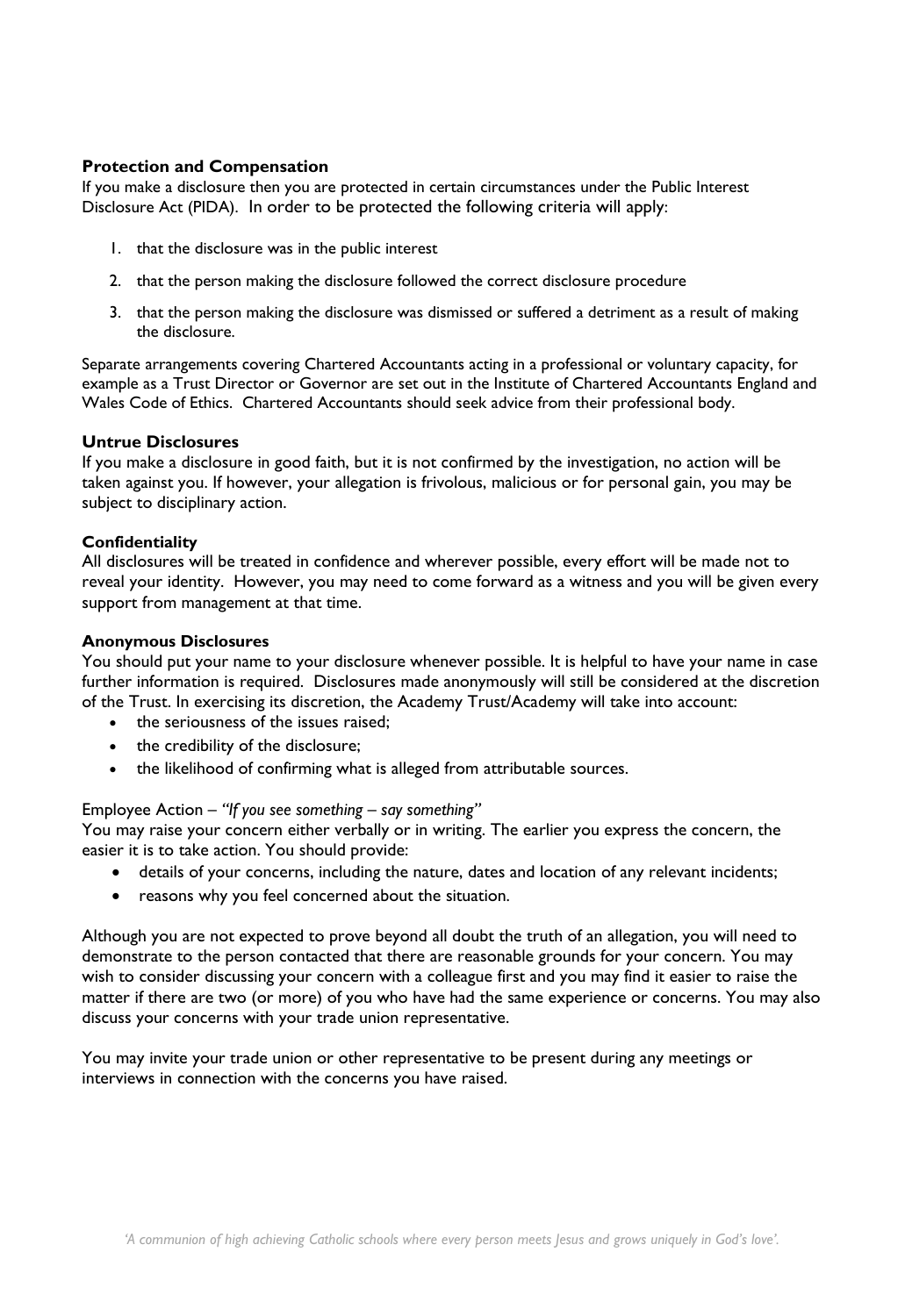The amount of contact between you and the person considering the issues will depend on the nature of the matters raised, the potential difficulties involved and the clarity of the information provided. If necessary, you may be asked to provide further information.

# **Action Taken by the Academy Trust/Academy**

The Academy Trust/Academy will respond to your disclosure. Where appropriate, the matters raised may be:

- investigated by management, by internal audit, or through the disciplinary process;
- referred to the Police;
- referred to the external auditor:
- the subject of an independent inquiry.

In order to protect individuals and those accused of possible malpractice, initial enquiries will be made to decide whether an investigation is appropriate and, if so, what form it should take. The over-riding principle is the public interest. Disclosures for which there are other specific procedures (for example, child protection or discrimination issues) will normally be referred for consideration under those procedures.

Some concerns may be resolved by agreed action without the need for investigation. If urgent action is required, this will be taken before any investigation is conducted.

Within 10 working days of a concern being raised, you will receive a response:

- acknowledging that the concern has been received;
- telling you whether any initial enquiries have been made;
- indicating how the matter is going to be dealt with;
- giving an estimate of how long it will take to provide a final response;
- supplying you with information on support mechanisms;
- telling you why if there is to be no further investigation.

The Academy Trust/Academy will take steps to minimise any difficulties you may experience as a result of making a disclosure. For instance, if you are required to give evidence in criminal or disciplinary proceedings you will be provided with advice about the procedure.

You will need to be assured that the matter has been properly addressed. Therefore, subject to legal constraints, you will be informed of the outcomes of any investigation.